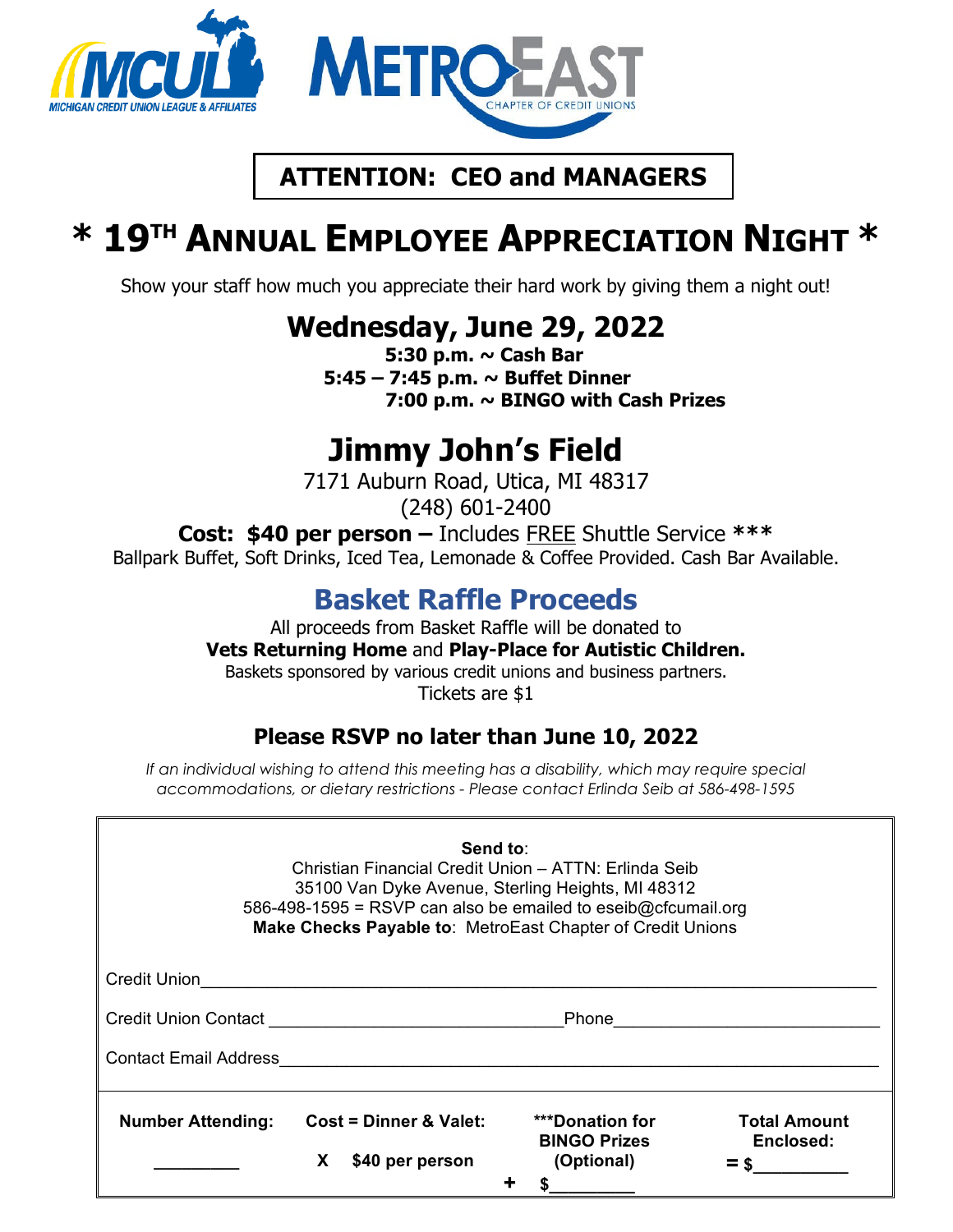

#### **2022 Charities**

#### **Vets Returning Home**

A nonprofit and non-government funded organization dedicated to help our veterans transition into stable lives. Their goal is to end chronic homelessness among veterans in our communities.

#### **Play-Place for Autistic Children**

A 501(c)3 nonprofit organization whose mission is to provide a fun-filled, judgment-free, haven of hope for families affected by autism and other special needs.

#### **Ballpark Menu**

Ballpark Hotdogs BBQ Pulled Chicken, Brioche Buns Bavarian Pretzels & Cheese BBQ Baked Beans Garden Pasta Salad **Chips** Chocolate Chip Cookies Unlimited Soft Drinks, Coffee, Iced Tea and Lemonade *Dietary restrictions? Please contact Erlinda Seib at [eseib@cfcumail.org](mailto:eseib@cfcumail.org) | 586-498-1595*

# **Jimmy John's Field**

Entrance to Event will be at Parking Lot A – Complimentary Basis Shuttle Service Handicap Parking with Shuttle Service – Go to Parking Lot B